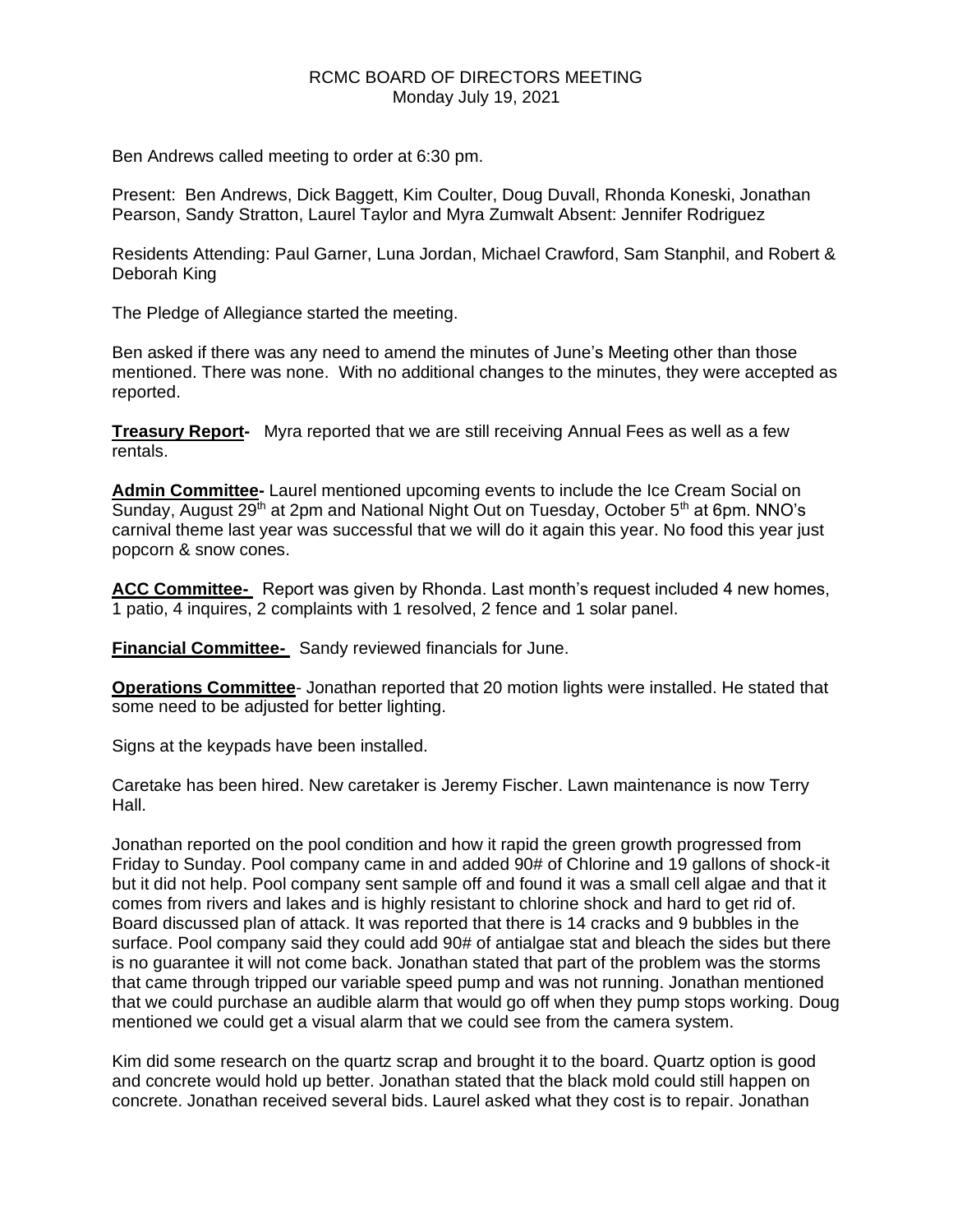stated to resurface the pool with plaster with no guarantee is \$13,120. Quartz scrap is \$14,123.50 with a 7 yr. warranty. Quartz scrape is resistant to algae & mold. Jonathan mentioned that the pool light has been purchased and they are waiting to put in until Board decides which way they want to go.

Questions asked were; when can they start and how long will it take to get the work done? Ben asked Sandy if this was something that the association had the funds for. Sandy answered yes. Ben stated that we will have a special called meeting once we get the answer to questioned asked.

Doug mentioned he had to reboot the camera system when the power went out. The battery for the UPS (uninterrupted power supply) for the camera system needs to be replaced. He stated it could be done for around \$50.00. Doug stated that there have been some issues with people in the pool after midnight. Doug suggested that we close off the back entrance to only have one. Dick stated that people are making a road by driving through the back entrance with golf carts. Jonathan stated that he and another neighbor picked up three bags of trash along the backentrance trail. He noticed that someone has cut trees to make it easier for golf carts to get through that is not on the park property. Ben stated we should reconsider the issue. Tabled until later.

**Rules Committee-** Kim reported that she will send out an email of the updated rental contract for vote next month.

Jonathan asked if we could get a sign to place in the pool area asking people to shower before entering pool. After discussion Jonathan motioned to post a sign alongside the sign that is already there to please take a shower before entering pool to reduce algae infestation…no second.

Actions Outside of Meeting- Kim discussed the changes that would effect POAs after the 87<sup>th</sup> Texas Legislative Session.

## **Old Business**

Onsite security maintenance- any changes to septic to accommodate an travel trailer would need recertification. Idea was nixed.

Policy for collection of delinquent account- Ben stated we need to consider having a policy for collection of Delinquent accounts. He presented to the board the document for vote stating the association may refer delinquent accounts to an attorney for collection. Upon referral to the attorney, the attorney shall take all appropriate action to collect the accounts referred. All accounts that are at least \$\_\_\_\_\_\_\_\_ in arrears or \_\_\_\_\_\_\_ years in arrears (whichever occurs first) should be referred to an attorney for collections. All attorney fess shall be passed on to the owner. After discussion Ben recommended the amount of \$500 and time period of 5 years. Jonathan motioned to accept Ben's recommendation of \$500 or 5 years, Kim seconded, motion passed. September first is projected date to send list to attorney.

Update on capping well- Ben talked to tom and he did say we could cap ourselves. Craig and Tom were going to do this but are not able to now. Dick said he would get with Tom to get the specs and that Jonathan and he would do the work.

## **New Business**

Proposed Solar Panel Guidelines- Rhonda stated that we do not want to police the installation of solar panels and as long as they follow state guidelines, we would not require ACC Approval. Ben stated that would be a simple guideline change. Rhonda asked do we need to have legal